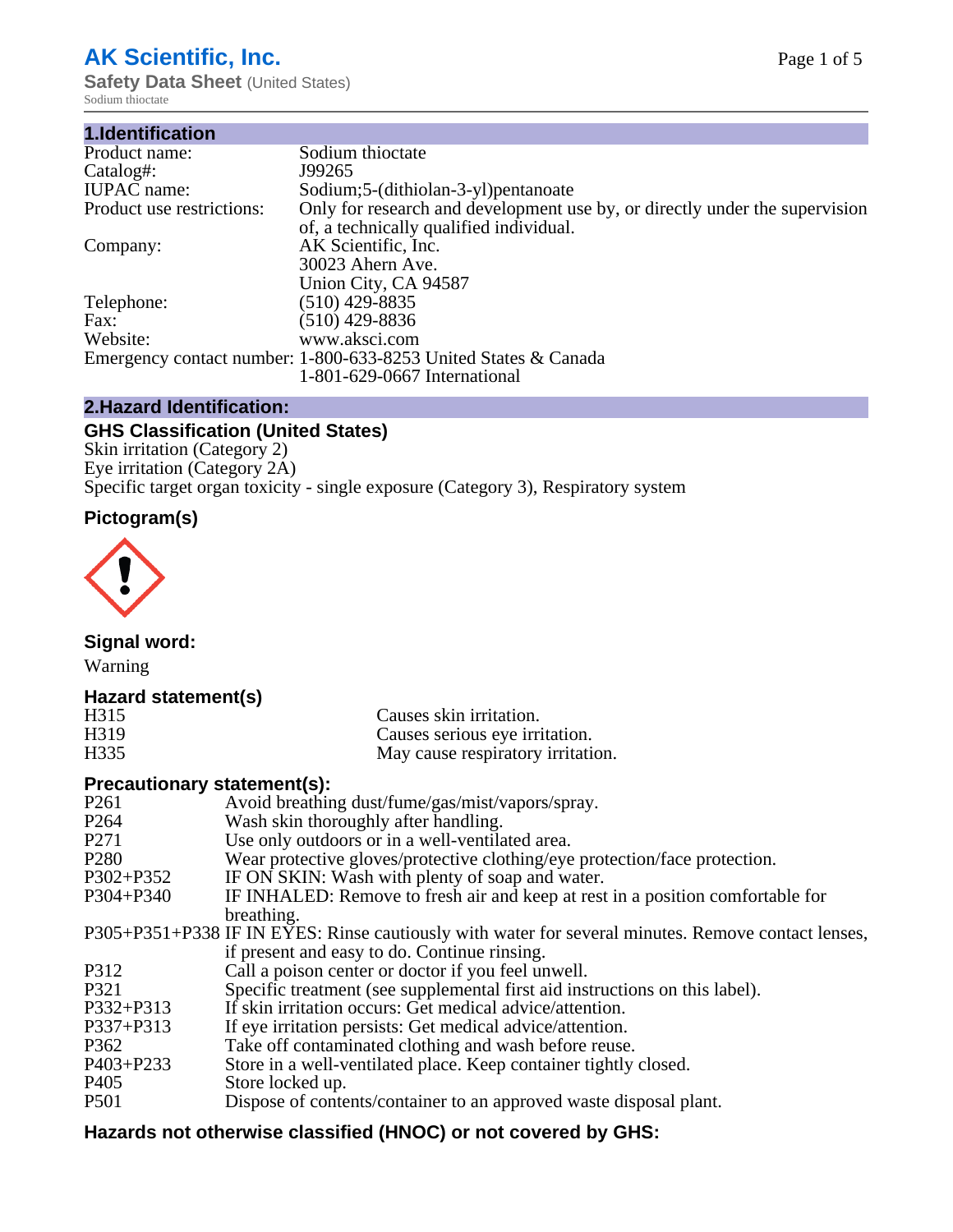#### None

#### **3.Composition/Information on Ingredients**

CAS#: 2319-84-8<br>Purity: 2319-84-8 Purity:

Synonyms: Not available. EC: Not available.

#### **4. First Aid Measures**

**General Information:** Immediately remove any clothing contaminated by the product. Move out of dangerous area. Consult a physician and show this safety data sheet.

**Inhalation:** Move person to fresh air. If not breathing, give artificial respiration. If breathing is difficult, give oxygen. Obtain medical aid.

**Skin contact:** Immediately flush skin with running water for at least 15 minutes while removing contaminated clothing and shoes. Wash clothing before reuse. Obtain medical aid immediately. **Eye contact:** Immediately flush open eyes with running water for at least 15 minutes. Obtain medical aid immediately.

**Ingestion:** Do NOT induce vomiting without medical advice. Rinse mouth with water. Never administer anything by mouth to an unconscious person. Obtain medical aid immediately.

**Most important symptoms and effects, both acute and delayed:** No further information available. Please see sections 2 and 11.

**Indication of any immediate medical attention and special treatment needed:** No further information available.

#### **5. Fire Fighting Measures**

**Suitable extinguishing media:** Use water spray, dry chemical, carbon dioxide, or chemical foam. **Specific hazards arising from the chemical:** Carbon oxides, Sodium oxides, Sulfur oxides. **Advice for firefighters:** As in any fire, wear a NIOSH-approved or equivalent, pressure-demand, self-contained breathing apparatus and full protective gear. During a fire, irritating and highly toxic gases may be generated by thermal decomposition or combustion.

#### **6. Accidental Release Measures**

**Personal precautions, protective equipment and emergency procedures:** Wear protective equipment and keep unprotected personnel away. Ensure adequate ventilation. Remove all sources of ignition. Prevent further leak or spill if safe to do so. For personal protective equipment, please refer to section 8.

**Environmental precautions:** Do not let product enter drains, other waterways, or soil.

**Methods and materials for containment and cleaning up:** Prevent further leak or spill if safe to do so. Vacuum, sweep up, or absorb with inert material and place into a suitable disposal container. Consult local regulations for disposal. See section 13 for further disposal information.

#### **7. Handling and Storage**

**Precautions for safe handling:** Avoid contact with skin, eyes, and personal clothing. Wash hands thoroughly after handling. Avoid breathing fumes. Use only with adequate ventilation. Wear suitable protective clothing, gloves, and eye/face protection. Keep away from sources of ignition. Minimize dust generation and accumulation. Keep container tightly closed. Open and handle container with care. Do not eat, drink, or smoke while handling.

**Conditions for safe storage, including any incompatibilities:** Store in a tightly-closed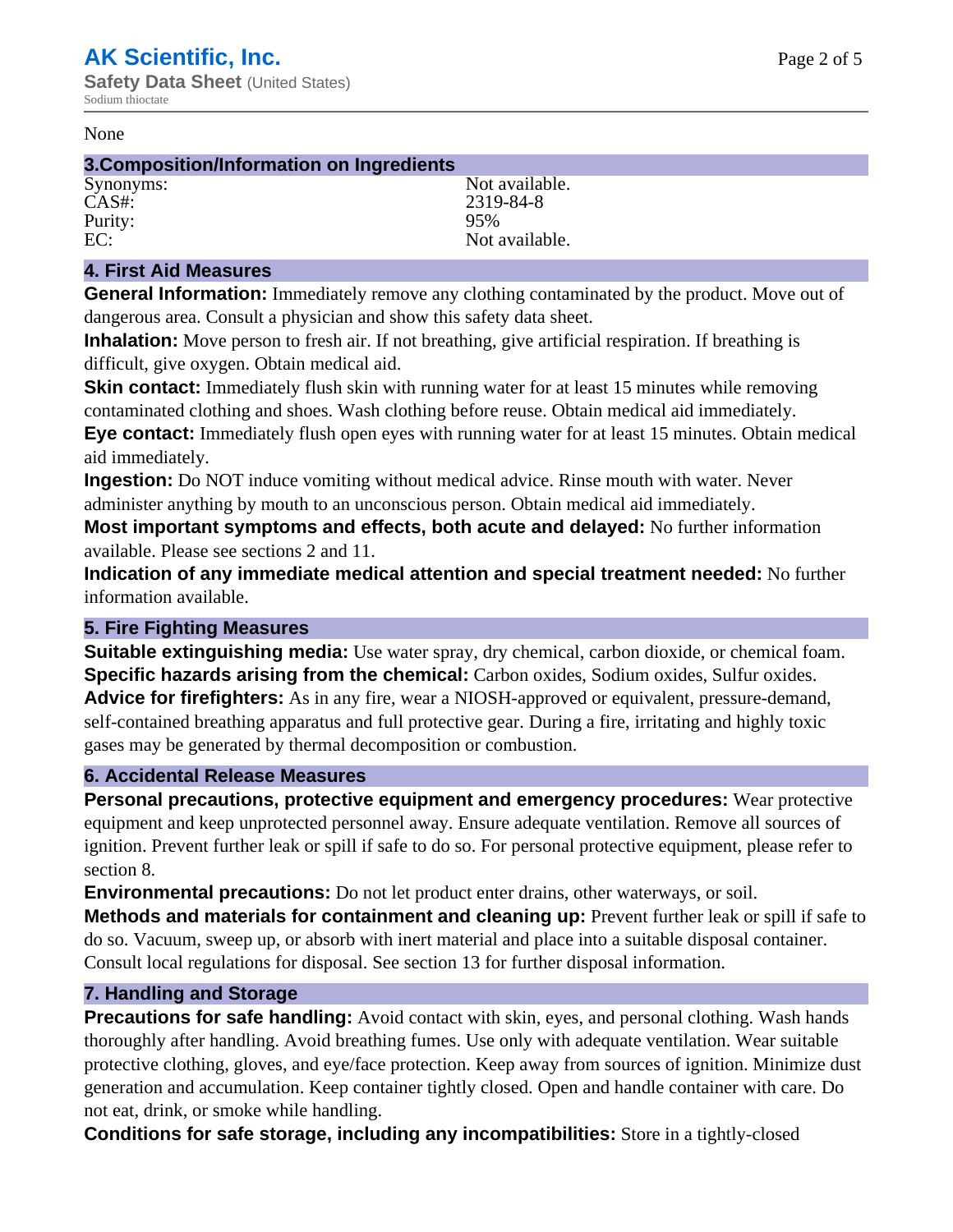container when not in use. Store in a cool, dry, well-ventilated area away from incompatible substances. Keep away from sources of ignition.

#### **8. Exposure Controls/Personal Protection**

#### **Exposure limits:**

| <b>OSHA PEL:</b>  | Not available. |
|-------------------|----------------|
| NIOSH REL:        | Not available. |
| <b>ACGIH TLV:</b> | Not available. |

**Appropriate engineering controls:** Avoid contact with skin, eyes, and clothing. Wash hands before breaks and immediately after handling the product. Facilities storing or utilizing this material should be equipped with an eyewash fountain. Use adequate general and local exhaust ventilation to keep airborne concentrations low.

#### **Personal protection**

| Eyes:        | Based on an evaluation of the eye or face hazards present, wear chemical splash-resistant<br>safety glasses or goggles with side protection. A face shield may be appropriate in some |  |  |
|--------------|---------------------------------------------------------------------------------------------------------------------------------------------------------------------------------------|--|--|
|              | workplaces. Use eyewear tested and approved under appropriate government standards<br>such as OSHA 29 CFR 1910.133 or EU EN166.                                                       |  |  |
| Hands:       | Wear gloves selected based on an evaluation of the possible hazards to hands and skin,                                                                                                |  |  |
|              | the duration of use, the physical conditions of the workplace, and the chemical resistance                                                                                            |  |  |
|              | and physical properties of the glove material.                                                                                                                                        |  |  |
|              | Skin and body: Protective clothing must be selected based on the hazards present in the workplace, the                                                                                |  |  |
|              | physical environment, the duration of exposure, and other factors. No fabric can provide                                                                                              |  |  |
|              | protection against all potential hazards; therefore it is important to select the appropriate                                                                                         |  |  |
|              | protective clothing for each specific hazard. At the minimum, wear a laboratory coat and                                                                                              |  |  |
|              | close-toed footwear.                                                                                                                                                                  |  |  |
| Respiratory: | Respirators are not a substitute for accepted engineering control measures such as<br>enclosure or confinement of the operation, general and local ventilation, and substitution      |  |  |
|              | of less toxic materials. When respiratory personal protective equipment is appropriate                                                                                                |  |  |
|              |                                                                                                                                                                                       |  |  |
|              | based on an assessment of respiratory hazards in the workplace, use a NIOSH- or                                                                                                       |  |  |
|              | CEN-certified respirator.                                                                                                                                                             |  |  |

| 9. Physical and Chemical Properties |                       |
|-------------------------------------|-----------------------|
| <b>Physical State:</b>              | Light yellow powder   |
| Molecular Formula:                  | C8H13NaO2S2           |
| Molecular Weight:                   | 228.31                |
| Odor:                               | Not available.        |
| pH:                                 | Not available.        |
| <b>Boiling Point Range:</b>         | Not available.        |
| Freezing/Melting Point:             | $241 - 253$ °C        |
| <b>Flash Point:</b>                 | Not available.        |
| <b>Evaporation Rate:</b>            | Not available.        |
| Flammability(solid,gas):            | Please see section 2. |
| <b>Explosive limits:</b>            | Not available.        |
| Vapor Pressure:                     | Not available.        |
| Vapor Density:                      | Not available.        |
| Solubility:                         | Not available.        |
| <b>Relative Density:</b>            | Not available.        |
| Refractive Index:                   | Not available.        |
| Volatility:                         | Not available.        |
| <b>Auto-ignition Temperature:</b>   | Not available.        |
| <b>Decomposition Temperature:</b>   | Not available.        |
| <b>Partition Coefficient:</b>       | Not available.        |
|                                     |                       |

## **10. Stability and Reactivity**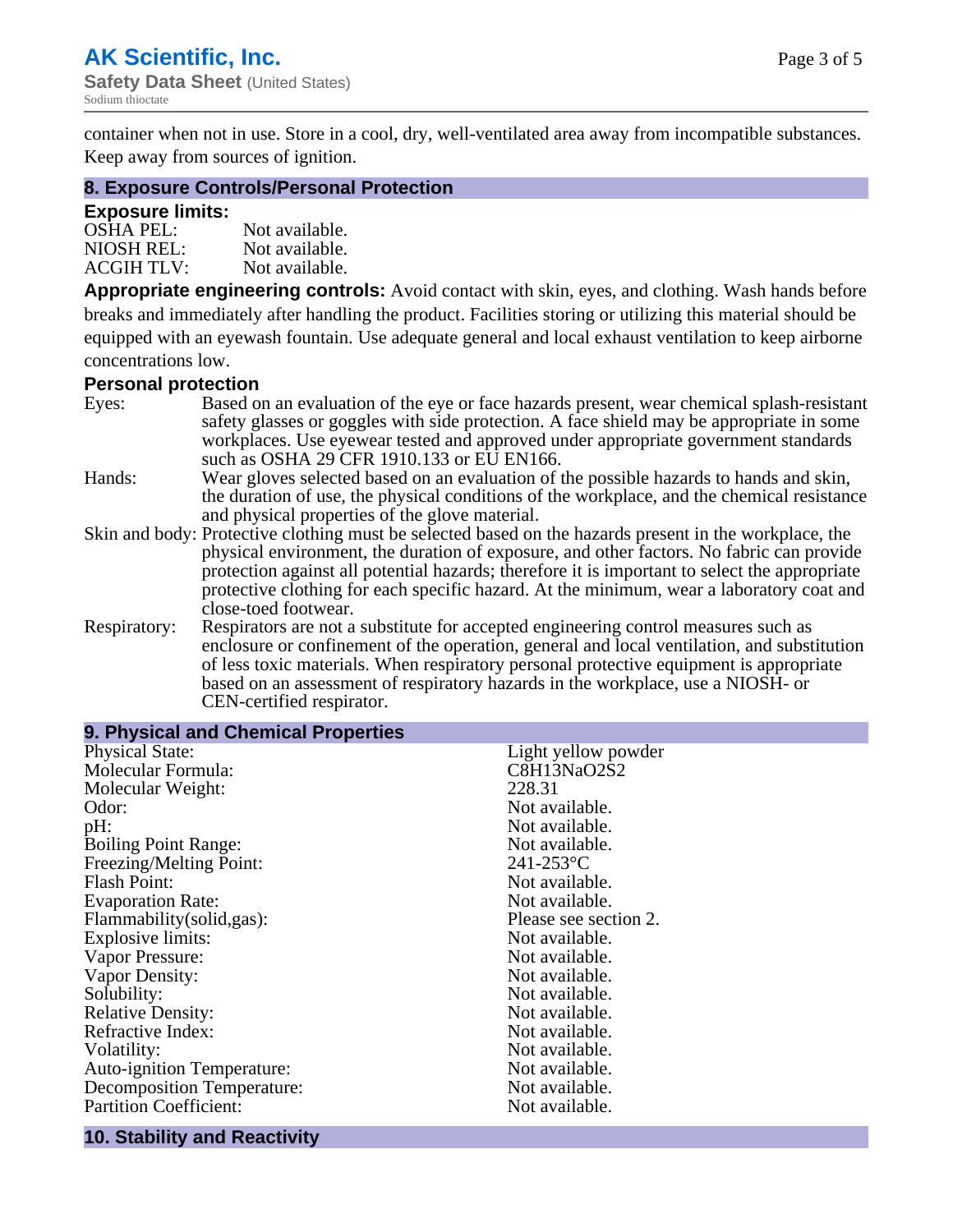| Not available.                                       |
|------------------------------------------------------|
| Stable under recommended temperatures and pressures. |
| Not available.                                       |
| Dust generation.                                     |
| Strong oxidizing agents.                             |
| Carbon oxides, Sodium oxides, Sulfur oxides.         |
|                                                      |

#### **11. Toxicological Information**

| RTECS#                                         | Not available.                                      |
|------------------------------------------------|-----------------------------------------------------|
| Acute toxicity:                                | Not available.                                      |
| Routes of exposure:                            | Inhalation, eye contact, skin contact, ingestion.   |
| Symptoms related to the physical, chemical and | Skin contact may result in inflammation             |
| toxicological characteristics:                 | characterized by itching, scaling, reddening,       |
|                                                | blistering, pain or dryness. Eye contact may result |
|                                                | in redness, pain or severe eye damage. Inhalation   |
|                                                | may cause irritation of the lungs and respiratory   |
|                                                | system. Overexposure may result in serious illness  |

or death.

#### **Carcinogenicity**

| IARC: | Not classified.                                                                                       |
|-------|-------------------------------------------------------------------------------------------------------|
| NTP:  | Not listed.                                                                                           |
| OSHA: | Not listed.                                                                                           |
|       | Acute toxic effects: Inflammation of the eye is characterized by redness, watering, and itching. Skin |
|       | inflammation is characterized by itching, scaling, reddening, or, occasionally,                       |
|       | blistering.                                                                                           |

| 12. Ecological Information     |                |
|--------------------------------|----------------|
| Ecotoxicity:                   | Not available. |
| Persistence and degradability: | Not available. |
| Bioaccumulative potential:     | Not available. |
| Mobility in soil:              | Not available. |
| Other adverse effects:         | Not available. |

#### **13. Disposal Considerations**

Disposal of waste: Chemical waste generators must determine whether a discarded chemical is classified as hazardous waste. US EPA guidelines for the classification determination are listed in 40 CFR 261.3. Additionally, waste generators must consult state and local hazardous waste regulations to ensure complete and accurate classification. Observe all federal, state and local regulations when disposing of the substance.

Disposal of packaging: Do not reuse containers. Dispose of as unused product.

| <b>14. Transportation Information</b> |                |
|---------------------------------------|----------------|
| <b>DOT (United States)</b>            |                |
| UN number:                            | Not hazmat     |
| Proper shipping name:                 | Not available. |
| Transport hazard class:               | Not available. |
| Packing group:                        | Not available. |
| <b>IATA</b>                           |                |
| <b>UN Number:</b>                     | Not DG         |
| Proper shipping name:                 | Not available. |
| Transport hazard class:               | Not available. |
| Packing group:                        | Not available. |